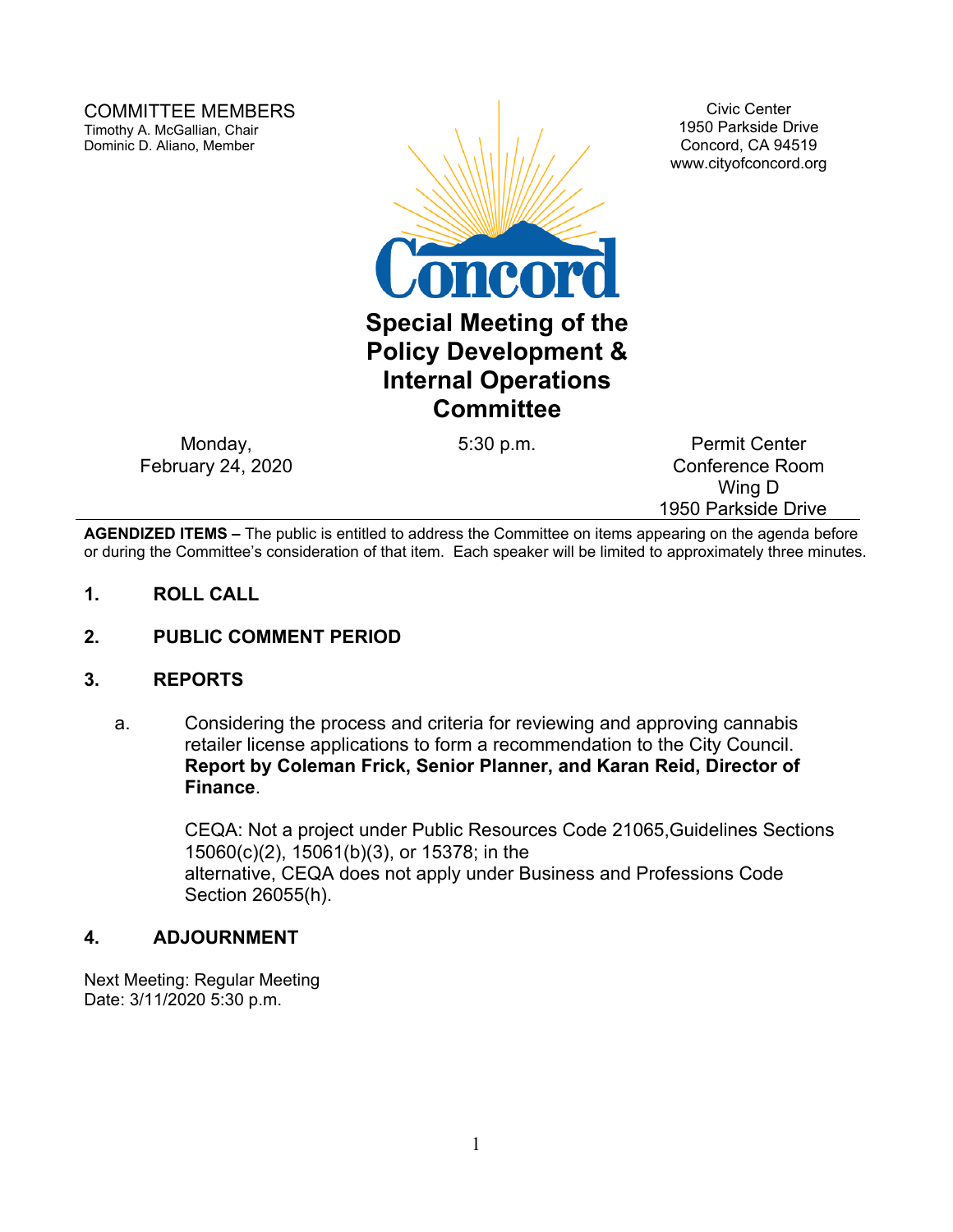In accordance with the Americans with Disabilities Act and California Law, it is the policy of the City of Concord to offer its public programs, services and meetings in a manner that is readily accessible to everyone, including those with disabilities. If you are disabled and require a copy of a public hearing notice, or an agenda and/or agenda packet in an appropriate alternative format; or if you require other accommodation, please contact the ADA Coordinator Tianjun Cao at (925) 671-3243, at least five days in advance of the hearing. Advance notification within this guideline will enable the City to make reasonable arrangements to ensure accessibility.

Distribution: City Council Valerie Barone, City Manager Susanne Brown, City Attorney Kathleen Trepa, Assistant City Manager Joelle Fockler, City Clerk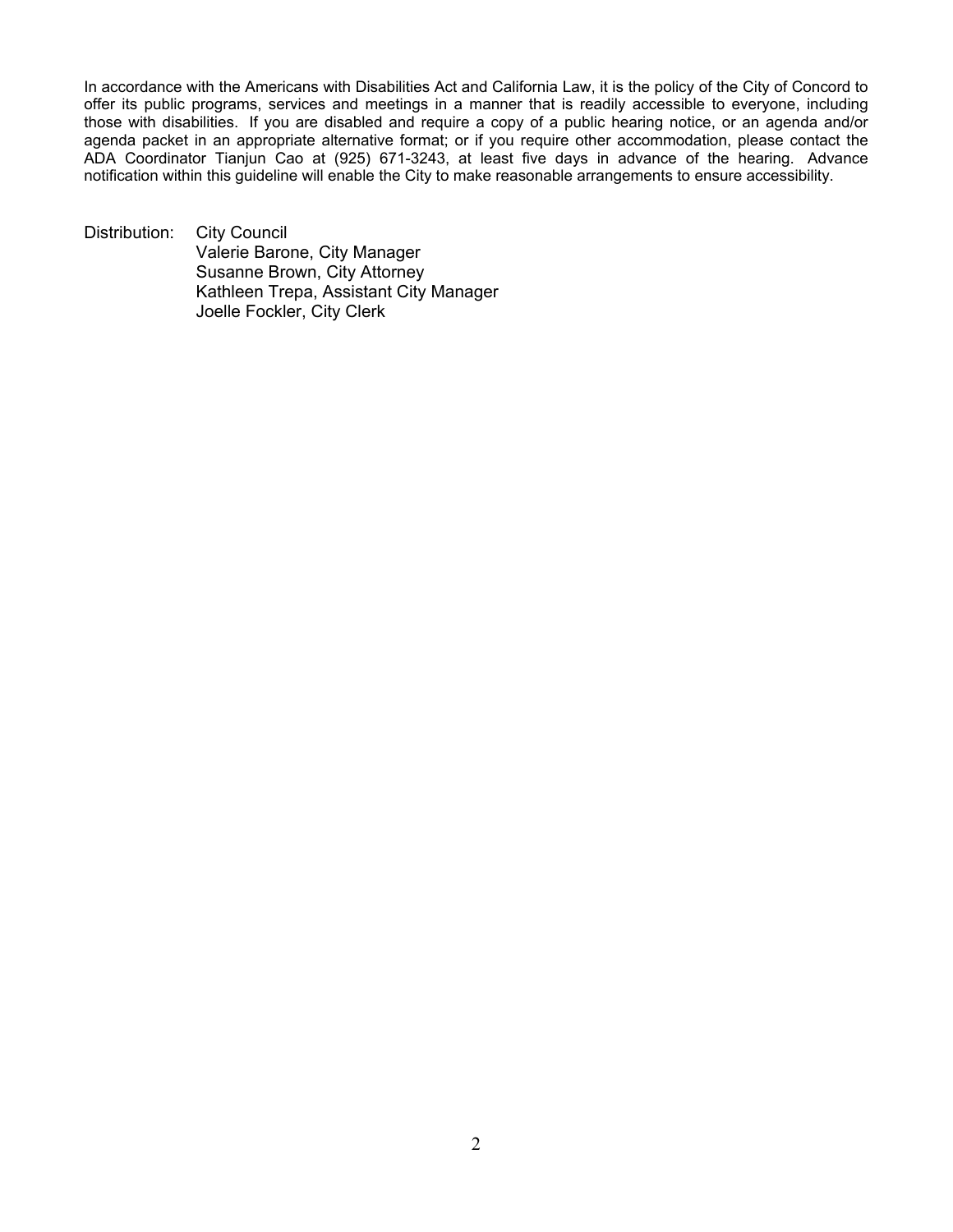

# **Staff Report**

| Date:               | February 24, 2020                                                                                                                                                                                                     |
|---------------------|-----------------------------------------------------------------------------------------------------------------------------------------------------------------------------------------------------------------------|
| To:                 | Committee on Policy Development & Internal Operations                                                                                                                                                                 |
| From:               | Valerie J. Barone, City Manager                                                                                                                                                                                       |
| <b>Reviewed by:</b> | Andrea Ouse, Director of Community and Economic Development<br>Mindy Gentry, Planning Manager                                                                                                                         |
| Prepared by:        | Coleman Frick, Senior Planner<br>Coleman.frick@cityofconcord.org<br>(925) 671-3281                                                                                                                                    |
|                     | Karan Reid, Director of Finance<br>Karan.reid@cityofconcord.org<br>(925) 671-3192                                                                                                                                     |
| Subject:            | Considering the process and criteria for reviewing and<br>approving cannabis retailer license applications to form a<br>recommendation to the City Council.                                                           |
|                     | CEQA: Not a project under Public Resources Code 21065,<br>Guidelines Sections 15060(c)(2), 15061(b)(3), or 15378; in the<br>alternative, CEQA does not apply under Business and<br>Professions Code Section 26055(h). |

# **Report in Brief**

The City of Concord is considering a number of potential changes to Chapter 5.80 (Cannabis) of the Concord Municipal Code (CMC) regarding the permitting and regulation of commercial cannabis businesses within the City. These changes would allow up to five cannabis manufacturers, six retailers (three storefront and three nonstorefront), two microbusinesses, and two Type 11 distributors. No numerical limit on the number of licenses would be placed on testing laboratories, and all license types would allow both medicinal and adult-use.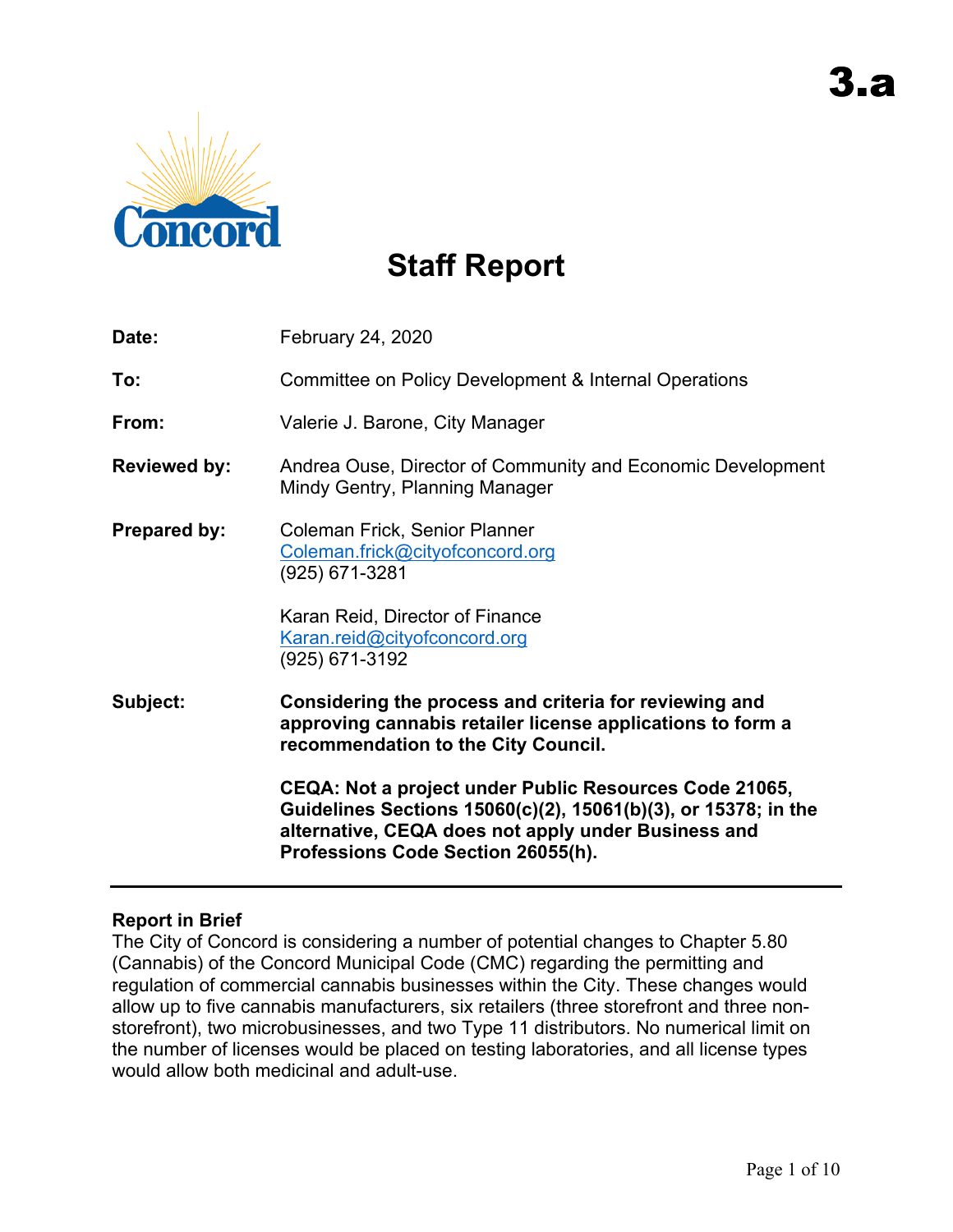Committee Report Agenda Item No. 3.a February 24, 2020

City staff is requesting that the Council Committee on Policy Development and Internal Operations (PD&IO) consider and recommend to the City Council the process and guidelines for reviewing and approving applications for commercial cannabis licenses for retailers, both storefront and non-storefront. Under the proposed guidelines, licenses for both storefront and non-storefront cannabis retailers would be subject to a competitive Request for Proposal (RFP) process, while licenses for all other cannabis business types would be non-competitive. Competitive licenses would be approved by the City Council. Non-competitive licenses would be approved by the Police Department.

#### **Recommended Action**

Consider and recommend to the City Council the process and criteria for reviewing and approving cannabis retailer licenses applications.

#### **Background**

The City's current effort to revise the existing regulations began with a Joint Study Session of the City Council and the Planning Commission on April 2, 2019, at which staff was directed to pursue regulations for additional commercial cannabis activities including adult-use and medicinal non-storefront retail. While both the Planning Commission and City Council were less supportive of storefront retail and microbusinesses, both bodies directed staff to address both business types in the proposed regulations so Council could provide additional direction. The Council expressed interest in developing a competitive application process for cannabis retailers and exploring the use of community benefit and/or development agreements to generate revenue for the City.

On August 13, 2019, following an earlier request for clarification from Vice Mayor McGallian, the Council provided further direction to staff to allow adult-use for cannabis manufacturing and distribution licenses and to increase the number of licenses for manufacturing, distribution and to remove the cap on testing laboratories.

The direction provided to staff at the April 2, 2019 and August 13, 2019 meetings formed the basis for the recommendations in staff's comprehensive report to the Council at the November 5, 2019 meeting.

At its November 5, 2019 meeting, the City Council considered the introduction of an ordinance amending Concord Municipal Code Chapter 5.80 (Cannabis) to:

- add adult-use commercial cannabis licenses for manufacturing and distribution;
- increase the maximum number of commercial cannabis licenses for manufacturing, distribution, and testing laboratories;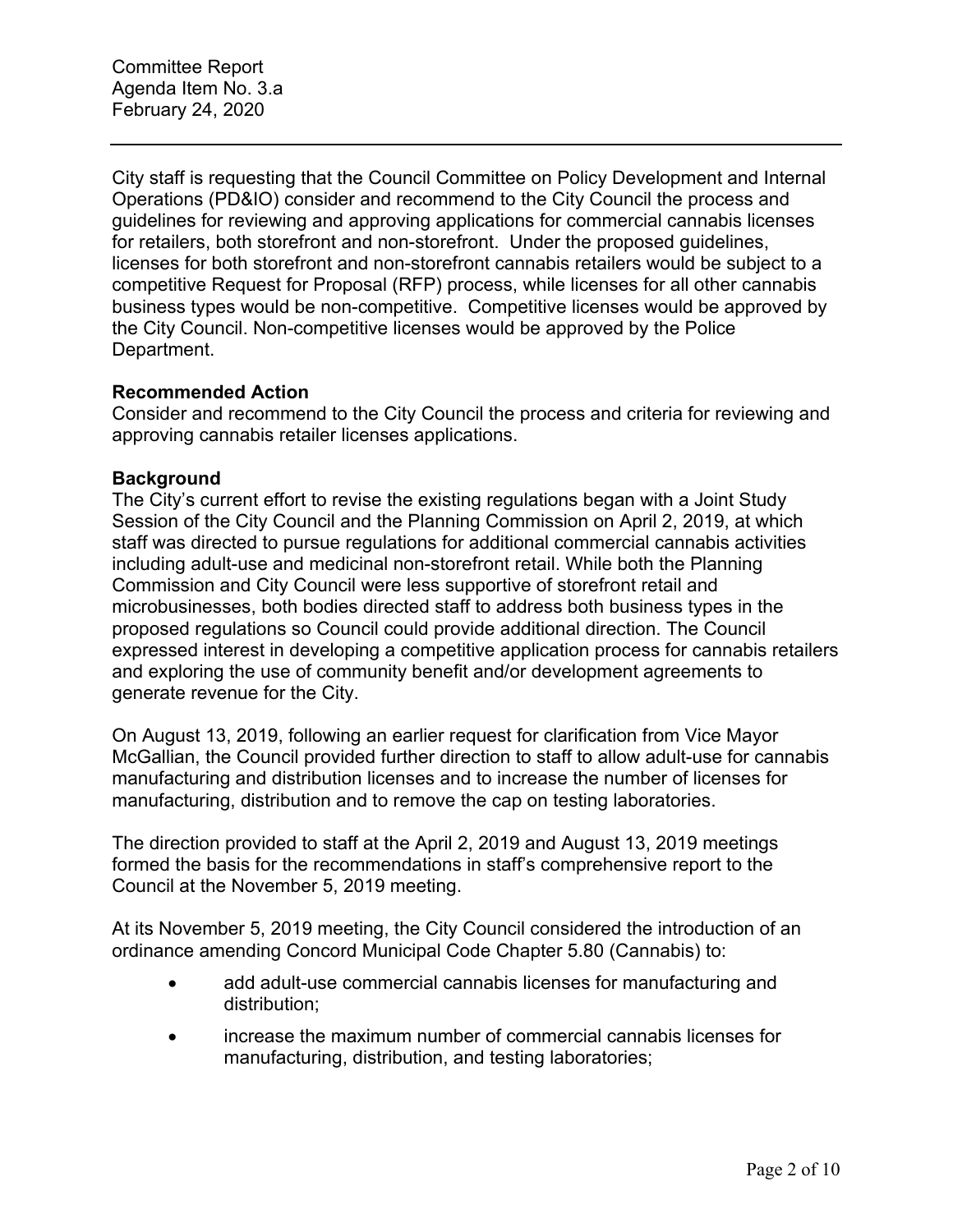- allow commercial cannabis licenses for medicinal and adult-use retail (storefront and non-storefront); and
- allow commercial cannabis licenses for microbusinesses.

During the meeting, the Council provided consensus or unanimous support for a number of specific recommendations provided by staff including that all commercial cannabis businesses be required to enter into an agreement, such as a community benefits agreement and/or a development agreement, providing certain benefits to the community.

In addition, the Council unanimously supported the recommendation that applications for both storefront and non-storefront cannabis retailers would be subject to a competitive Request-for-Proposal (RFP) process. This requirement is not proposed to apply to microbusinesses, even if they have a non-storefront retail component (but not a storefront component).

Given the additional Council direction, the proposed Ordinance was not introduced during the November  $5<sup>th</sup>$  meeting, but is rather being revised and will be brought back to the Council for consideration at its March 24<sup>th</sup> meeting.

In a parallel process, the Planning Commission met on February  $5<sup>th</sup>$  to consider and recommend to the City Council amendments to the Development Code for commercial cannabis land uses. Those Development Code changes will also be brought to the City Council for consideration at its March 24, 2020 meeting.

The target date for Council consideration of the PDIO Committee recommendations for the RFP process is April 14, 2020 with RFP issuance sometime after May 7, 2020.

#### **Analysis**

#### Competitive Selection Process for Cannabis Retailers

The City Council has directed staff to develop a competitive Request for Proposal (RFP) selection process for both storefront and non-storefront cannabis retailers. The RFP would invite applications for up to three of each type of cannabis retailer (three storefront and three non-storefront). The RFP requirement will be included in the draft ordinance under Section 5.80.090 "*Conditions for specific cannabis licenses*".

The RFP process would require cannabis business applicants to submit an application for consideration by the City for one of the six available retail cannabis licenses (three storefront retail and three non-storefront retail). The process would entail a merit-based approach to rank applications.

To assist with development of the merit-based review and selection process, the City retained the services of HdL Companies. HdL's Cannabis Services team has worked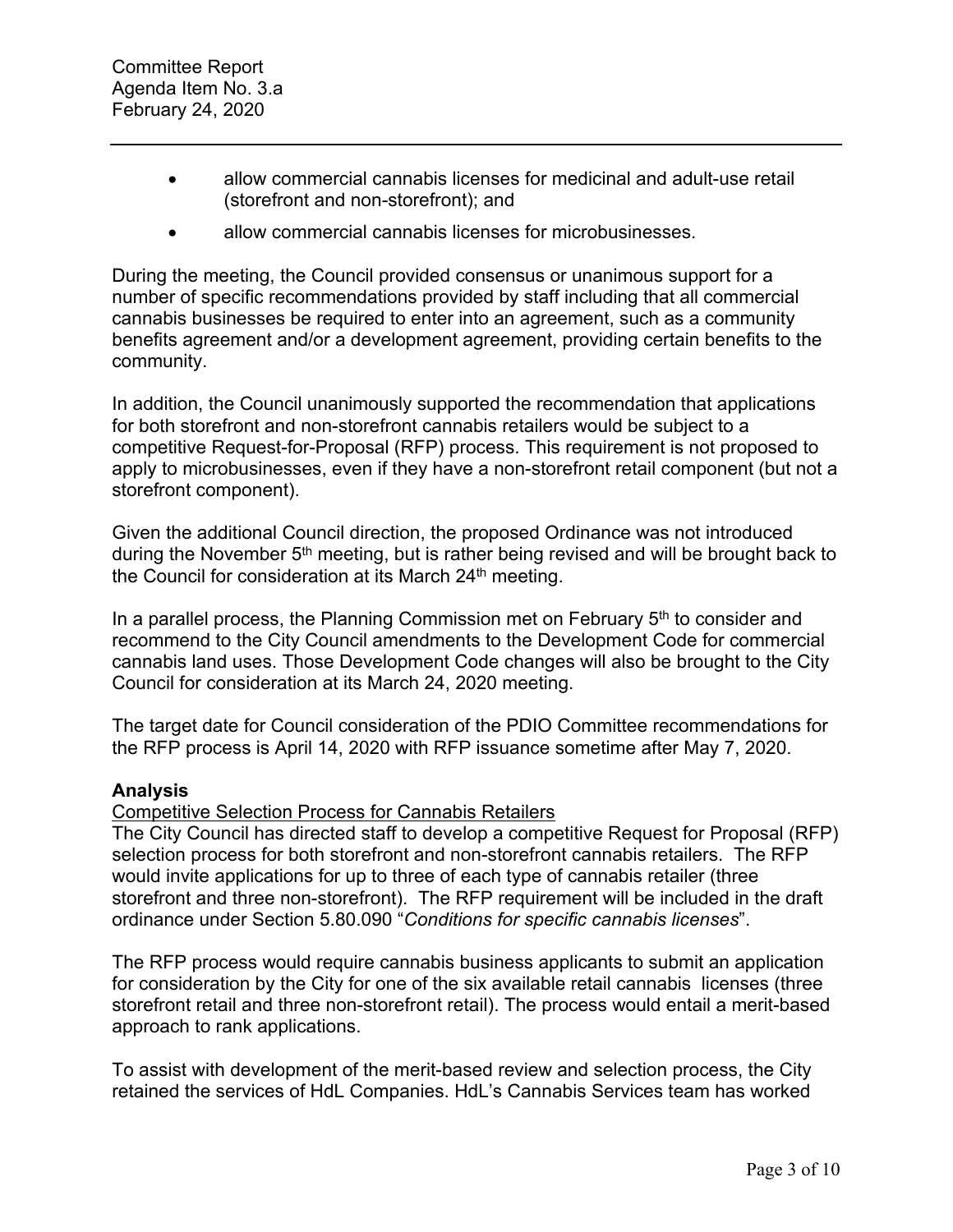Committee Report Agenda Item No. 3.a February 24, 2020

with over 150 California cities and counties to provide cannabis ordinance development and review, community outreach, merit-based application and permitting processes, cost recovery studies, fiscal analyses, regulatory/financial compliance reviews, and law enforcement training. HdL's team members have experience conducting over 16,000 cannabis compliance inspections and financial audits in Colorado, California, and Nevada. Most notably, HdL's team has reviewed, scored, and processed over 1,800 cannabis business applications in the last three years in California and has conducted over 2,500 background checks for applicants.

Development of the RFP would be guided by the Council Committee on Policy Development & Internal Operations. All of the requirements would be detailed in an Application Procedures & Guidelines document to be prepared by staff and HdL and approved by the City Council.

#### Application Submittal Requirements

The Application Procedures & Guidelines will be a Council-approved document that details all of the submittal requirements, scoring criteria, process, and timeline for reviewing, scoring, ranking, and final selection of applications. Applicants would be required to hand-deliver a complete application package in PDF format on a flash drive. Applicants must also provide paper hardcopies of the completed Commercial Cannabis Business Initial Application form, a signed and notarized Property Consent form, Lease Agreement or a "Letter of Intention" to lease, Limited Liability waiver, Indemnification form, Zoning Verification Letter, and signed Live Scan and/or background check forms for each owner. These documents have to be delivered hard copy because the City needs wet signatures on each form.

Other required documentation includes proof of general liability insurance and a fee deposit in an amount sufficient to cover all expected City costs for processing the application.

#### Four-Phase Application Process

The application process would consist of four phases.

Phase I is an initial review of the application to determine whether it is complete and meets all of the submittal requirements described above.This initial review will also check to see that the application includes all of the required sections listed as A through F below and provided in detail in Attachment 1.

Complete submissions will move forward to Phase II. Applications that fail to provide all of the submittal requirements will be deemed incomplete and will not move forward to Phase II. There will be no appeal rights at this stage, as scoring is based solely on objective criteria.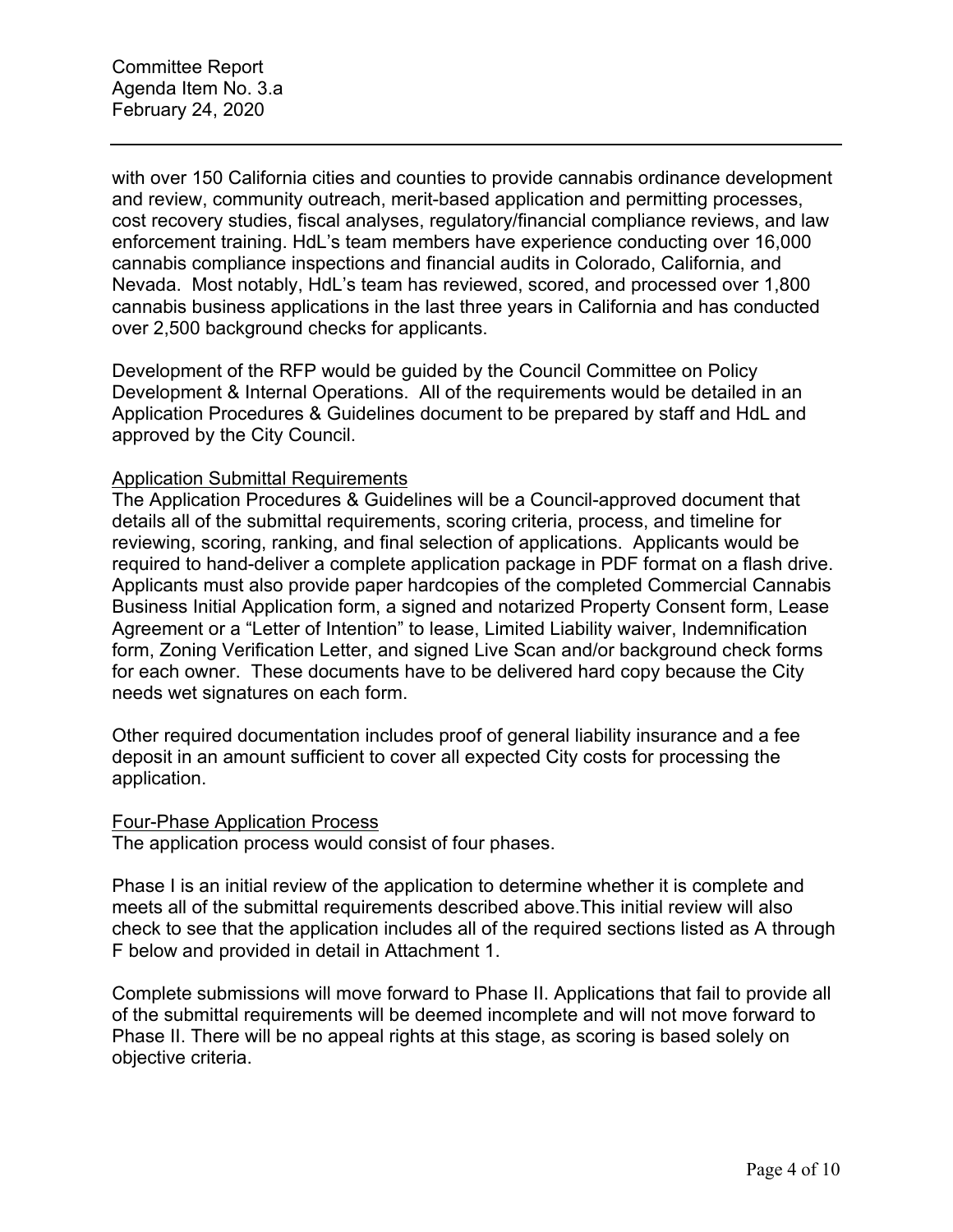Committee Report Agenda Item No. 3.a February 24, 2020

Phase II would include the evaluation and scoring of the criteria detailed in the Application Procedures and Guidelines. Applications would be reviewed and scored by a committee, staff, or consultant designated by the City Manager, using a merit-based system based on the following 1,200-point scale:

- A. Business Plan (400 Points)
- B. Labor and Local Enterprise Plan (100 Points)
- C. Neighborhood Compatibility Plan and Odor Control Plan (300 Points)
- D. Community Benefits and Investments Plan (400 Points)
- E. Safety Plan (pass/fail)
- F. Security Plan (pass/fail)

Attachment 1 provides detail on each of the above criteria. Phase II will also include a review of the Safety Plan and Security Plan to ensure they address minimum state requirements. This review will ensure that the Safety Plan was prepared by a professional fire prevention and suppression consultant and the Security Plan was prepared by a professional security consultant, and that the applicant has addressed all of the requirements described in the Application Procedures & Guidelines.These sections will be reviewed on a pass/fail basis only and will not be given a numerical score. There will be an appeal right at this stage, as not all the scoring is based solely on objective criteria.

In Phase III, all applicants that meet all submittal requirements and score a minimum of 80% or higher in Phase II will be ranked from highest to lowest in order to establish an eligibility list. This list will be forwarded to the City Manager, who will prepare a report for the City Council. Only the six highest scoring applications for each of the retail uses (storefront and non-storefront) shall proceed forward to Council for review.

In Phase IV, the six highest-scoring applications in each category (six storefront retail and six non-storefront retail) will be forwarded to the City Council for interviews and final selection to determine which applicants are to receive commercial cannabis permits. This final selection will occur at a public meeting where the top applicants or finalists may have an opportunity to address any additional questions the Council has before rendering a final decision. It is anticipated that these 12 interviews may need to be scheduled over the course of multiple City Council meetings in order to provide adequate time for the final selection.

The City reserves the right to request and obtain additional information from any candidate who advances to Phase IV. Should any of the top six applicants withdraw for any reason, or be subsequently disqualified due to results of the background investigation, the City Manager may invite the next highest-scoring applicant from the eligibility list to participate in the Phase IV interviews.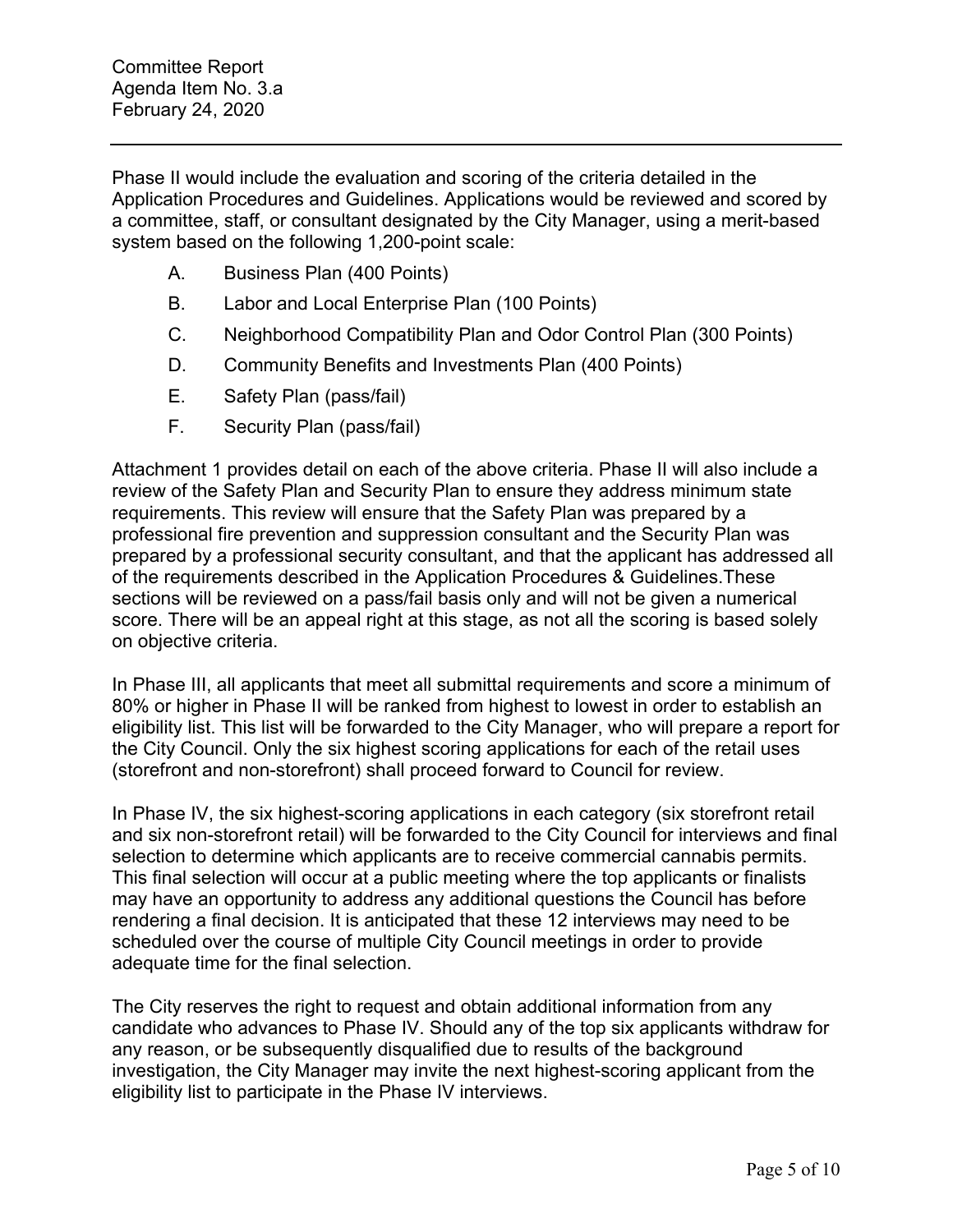#### **Financial Impact**

All City costs for development of the application review and selection process would be apportioned among the cannabis business applicants. All applicants will be required to submit a fee deposit in an amount sufficient to cover all expected City costs for reviewing and processing the application through to final selection. Costs will be deducted from each applicant's deposit based on the number of phases that applicant completes (e.g.; an applicant who fails Phase II will not be charged for Phase III or Phase IV). Fees for each phase will be determined through a "fit gap" analysis to be conducted by staff and HdL once the City Council approves the final application and selection process.

The requirement for community benefit/development agreements in relation to new cannabis uses is expected to result in additional revenue for the City. The potential revenue for the three storefront retailers is estimated at between \$420,000 (4% benefit) and \$630,000 (6% benefit). The potential revenue for the three non-storefront retailers is estimated between \$64,000 (4% benefit) and \$96,000 (6% benefit). In addition, it is anticipated that the City would also receive the 1% portion of the regular sales tax from the transactions estimated at \$121,000 and 0.5% Measure Q transactions and use tax on those sales delivered with city limits estimated at \$60,000. Thus, the total projected revenue from the community benefit and sales tax would be between \$665,000 to \$907,000 after one year of full implementation for the six establishments.

#### **Environmental Determination**

Pursuant to the California Environmental Quality Act of 1970, Public Resources Code §21000, et seq., as amended and implementing State CEQA Guidelines, Title 14, Chapter 3 of the California Code of Regulations (collectively, "CEQA"), the proposed amendments to the Municipal Code do not constitute a "project" within the meaning of Public Resources Code Section 21065 and CEQA Guidelines Sections 15060(c)(2), or 15378 because there is no potential that the activity will result in a direct or reasonably foreseeable indirect or direct physical change in the environment. Moreover, even if the proposed Municipal Code amendments did comprise a project for CEQA analysis, it falls within the "common sense" CEQA exemption set forth in CEQA Guidelines Section 15061(b)(3), excluding projects where "it can be seen with certainty that there is no possibility that the activity in question may have a significant effect on the environment."

In addition, Business and Professions Code Section 26055(h) provides that CEQA does not apply to the adoption of an ordinance, rule, or regulation that requires discretionary review and approval of permits, licenses, or other authorizations to engage in commercial cannabis activity as long as each subsequent discretionary approval involves applicable CEQA review. Therefore, the proposed Municipal Code text amendments do not warrant further environmental review.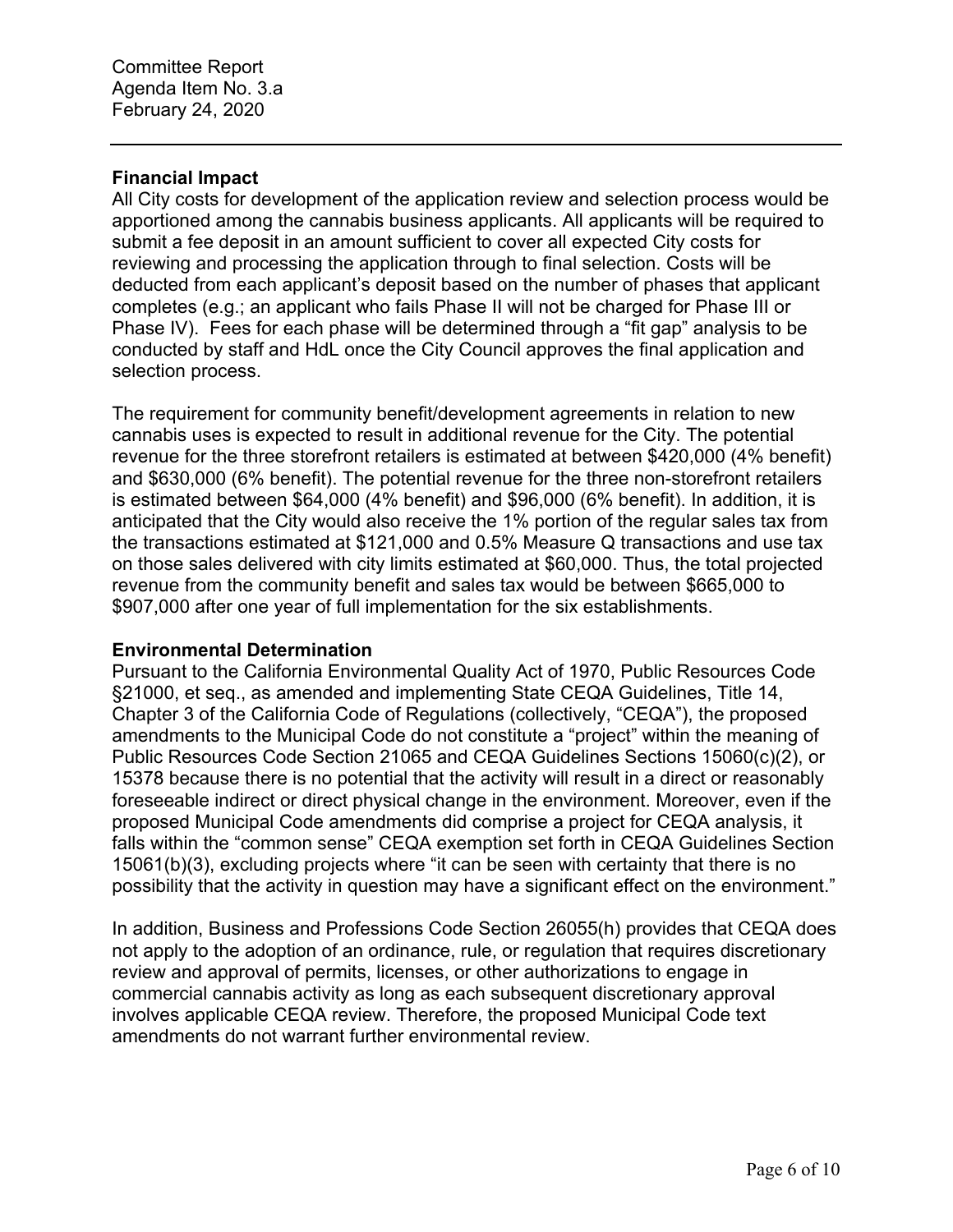#### **Public Contact**

All appropriate public notices of this agenda item have been posted. Staff also e-notified interested parties and have posted the notification on the City's cannabis webpage: http://www.cityofconcord.org/527/Cannabis-Regulations.

#### **Attachment**

1. Rating criteria for each category of review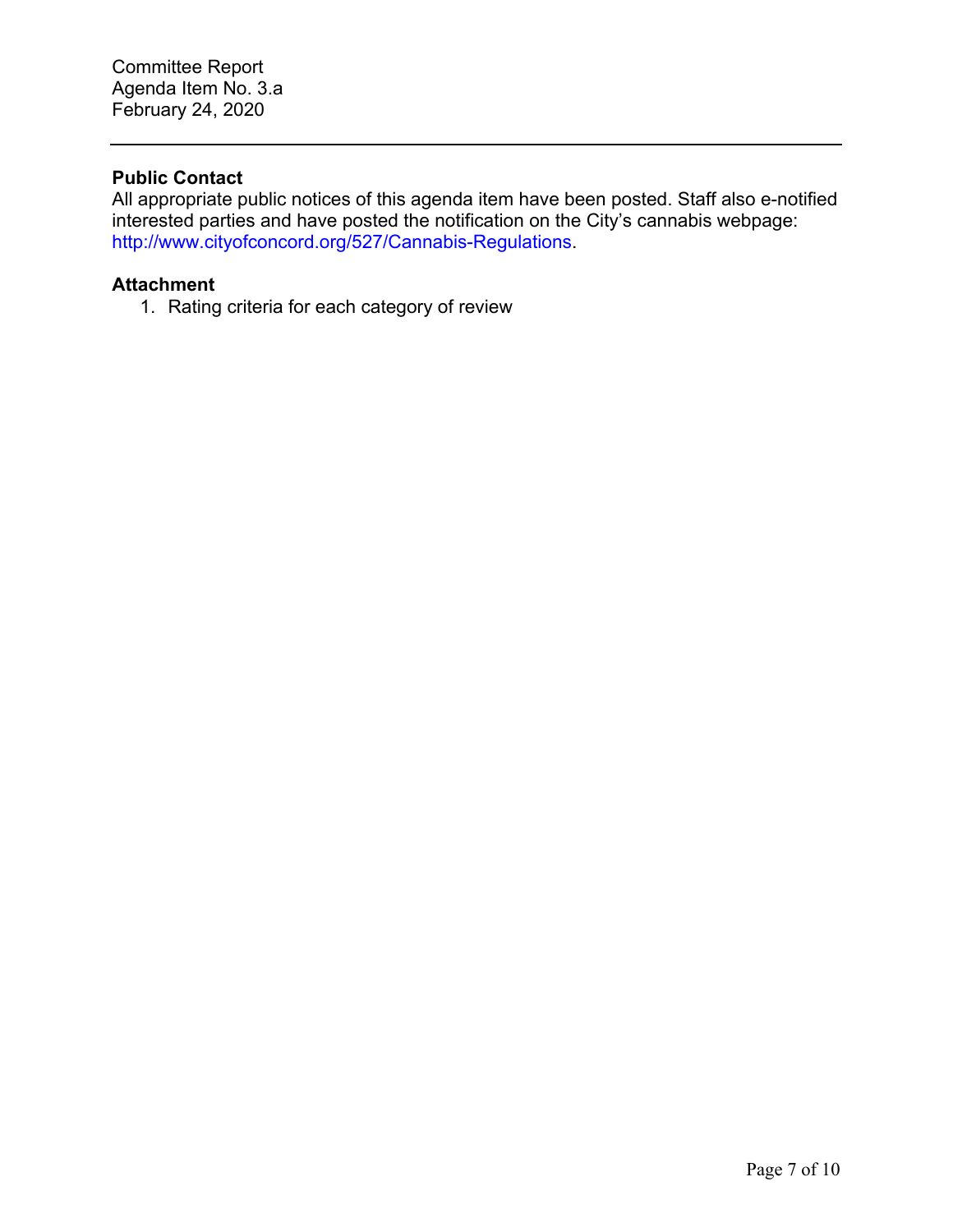# **ATTACHMENT 1: Description of Evaluation Criteria for Storefront and Non-Storefront Retail (Competitive Process)**

#### **SECTION A: BUSINESS PLAN (400 Points)**

- 1. Owner qualifications. Resumes/Curriculum Vitae are not to exceed one (1) page per owner. (Please see CMC Section. 5.80.020 for definition of owner)
- 2. A budget for construction, operation, and maintenance, compensation of employees, equipment costs, utility cost, and other operation costs.
- 3. Proof of capitalization by a verifiable source.
- 4. Pro forma for at least three years of operation.
- 5. Fully describe hours of operation.
- 6. Fully describe the day-to-day operations for each license type being sought.
- 7. Fully describe cash handling procedures, including limiting the amount of cash on the premises and detailing a plan for the safe handling and transfer of cash.
- 8. Fully describe inventory control procedures to include, point-of-sale and track and trace software.
- 9. Business formation and all related documents filed with the California Secretary of State.

# **SECTION B: LABOR & LOCAL ENTERPRISE PLAN (100 Points)**

- 1. Describe whether the Commercial Cannabis Business is committed to offering employees a Living Wage. ("Living Wage" shall mean 125% of the minimum wage mandated by California law)
- 2. Describe compensation to and opportunities for continuing education and employee training.
- 3. Describe the extent to which the Commercial Cannabis Business will be a locally managed enterprise whose owners and /or managers reside within Contra Costa County.
- 4. Describe the number of employees, title/position and their respected responsibilities.
- 5. Thoroughly describe employee policies and procedures (complete manuals are not required to be submitted).
- 6. If the Commercial Cannabis Business (CCB) has twenty (20) or more non-supervisory employees, the applicant must attest that they are committed to or have entered into a labor peace agreement and will abide by its terms.

#### **SECTION C: NEIGHBORHOOD COMPATIBILITY AND ODOR CONTROL PLAN (300 points)**

1. Describe how the CCB will proactively address and respond to complaints related to noise, light, odor, vehicle and pedestrian traffic.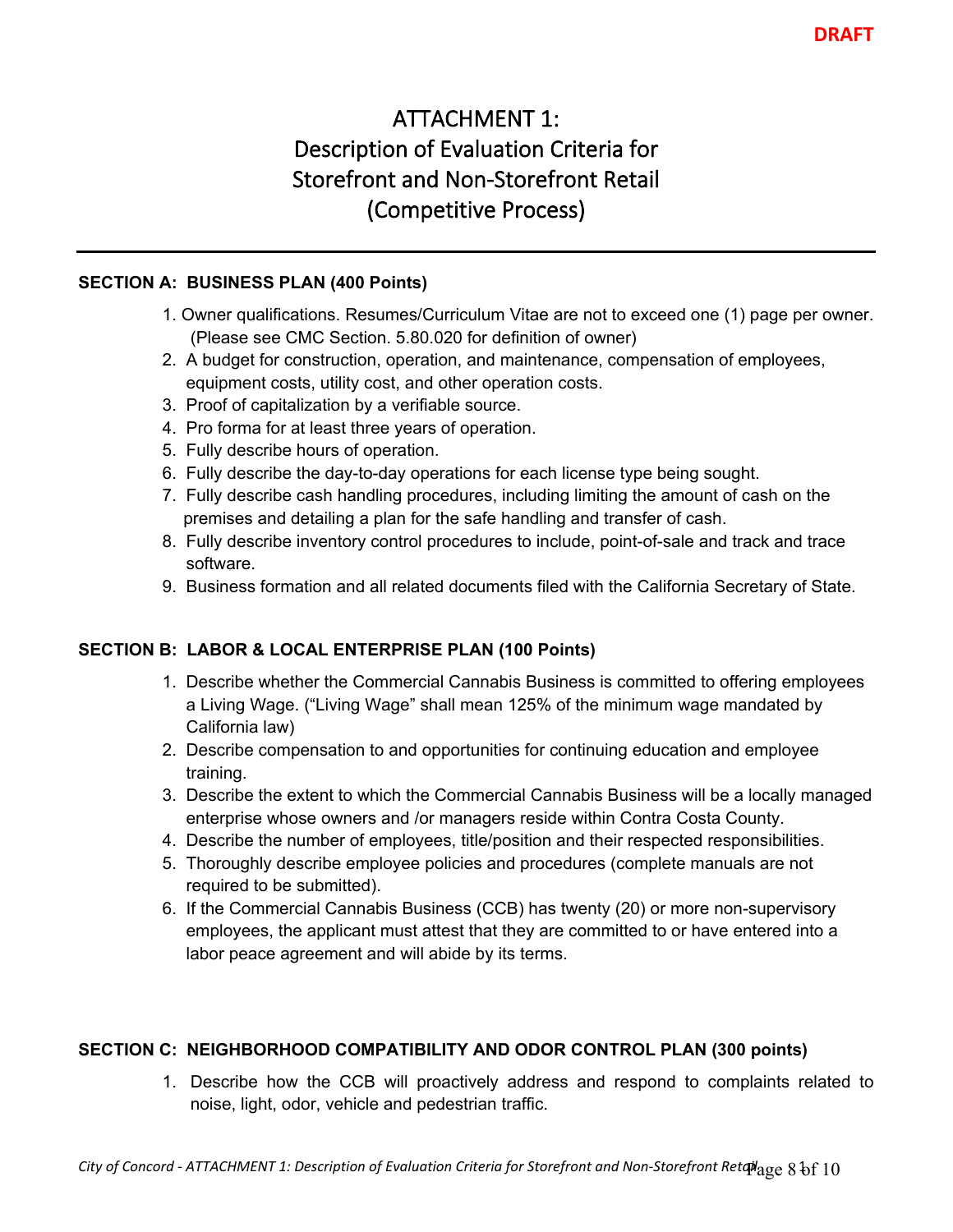- 2. Describe how the CCB will be managed so as to avoid becoming a nuisance or having impacts on its neighbors and the surrounding community.
- 3. Describe odor mitigation practices:
- 4. Identify potential sources of odor
	- a. Describe odor control devices and techniques employed to ensure that odors from cannabis are not detectable beyond the licensed premises.
	- b. Describe all proposed staff training, and system maintenance plans.
	- c. Describe the waste management plan. The plan shall include waste disposal locations, security measures, methods of rendering all waste unusable and unrecognizable, and the vendor in charge of disposal.

## **SECTION D: COMMUNITY BENEFITS AND INVESTMENTS PLAN (400 Points)**

The application should describe all quantifiable benefits the Commercial Cannabis Business will provide to the local community. Benefits may be in the form of volunteer services, monetary donations to local non-profit organizations, financial support of City sponsored activities or organizations, in kind donations to the City or other charitable organizations and/or any other economic incentives to the City.

## **SECTION E: SAFETY PLAN (Pass/Fail)**

*A thorough Safety Plan should consider all possible fire, medical and hazardous situations. (Complete policy/procedures manuals are not required at this point of the application process. Please only provide a detailed description for each criteria).* 

- 1. The Safety Plan shall be prepared by a professional fire prevention and suppression consultant.
- 2. Identify all gases and/or chemicals to be used and their storage locations.
- 3. Identify fire alarm and monitoring system including the name and contact information for the alarm company.
- 4. Describe accident and incident reporting procedures.
- 5. Describe evacuation routes.
- 6. Location of fire extinguishers and other fire suppression equipment.
- 7. Describe procedures and training for all fire and medical emergencies.

# **SECTION F: SECURITY PLAN (Pass/Fail)**

*A thorough Security Plan should consider all access control, inventory control, cash handling procedures (Complete policy/procedures manuals are not required at this point of the application process. Please only provide a detailed description for each criteria).*

- 1. The Security Plan shall be prepared by a professional security consultant. Security Plans will be treated as confidential and will not be made public.
- 2. Premises (Security) Diagram. In addition to diagrams submitted for other sections of the application, applicants are expected to submit a premises diagram which, focuses on proposed security measures and how they relate to the overall business. (Pursuant to Bureau of Cannabis Control regulations, Title 16, Division 42, §5006 and CCR Title 17, Division 1, Chapter 13, § 40105, Premises Diagram, as applicable).
- 3. The diagram shall be accurate, dimensioned and to scale (minimum scale  $\frac{1}{4}$ ) the scale